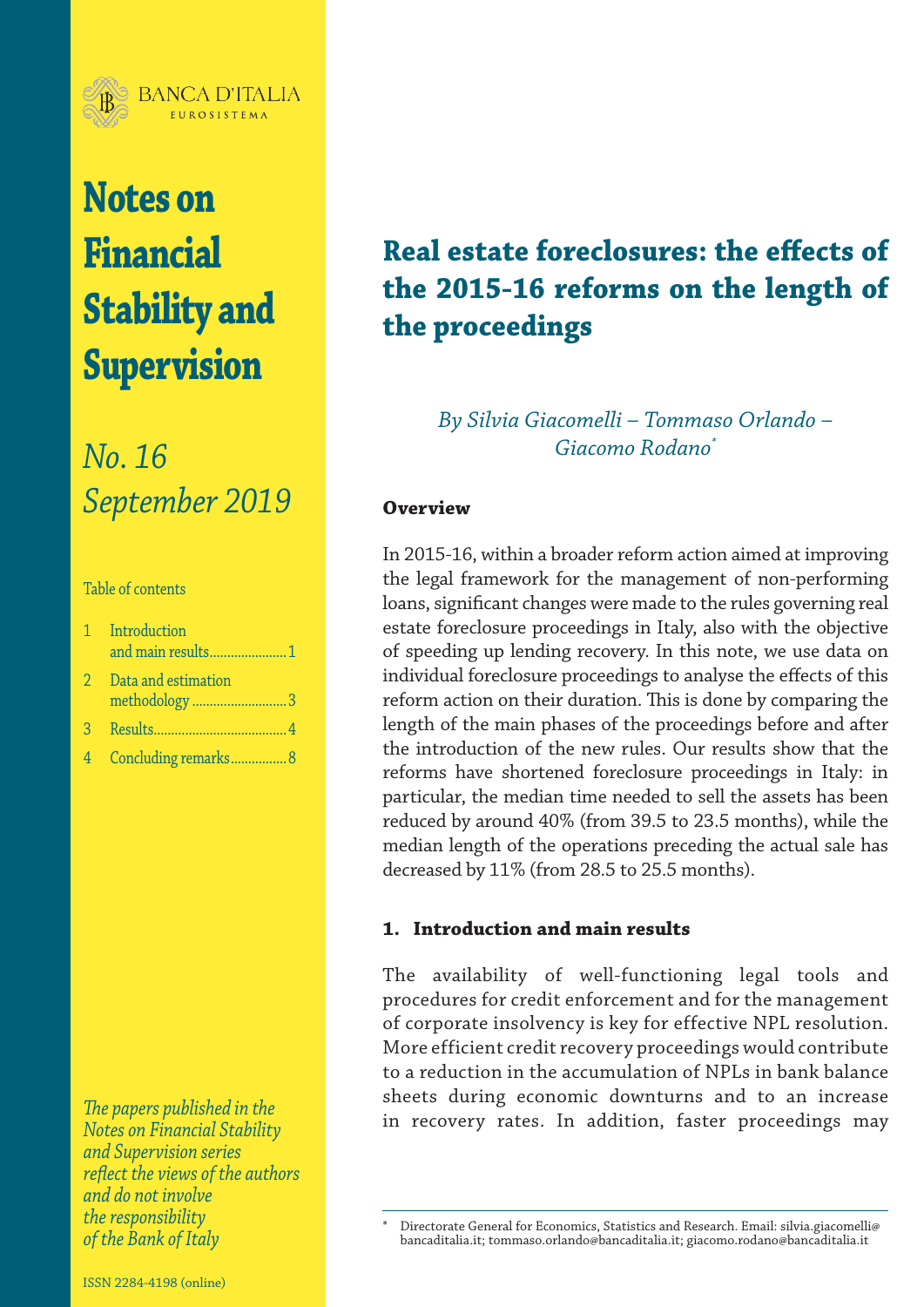significantly increase the market value of NPLs, $^1$  thus supporting bank profitability and securitization activity.

In recent years, a wide reform action has been under way to improve the Italian legal framework in this respect. In 2015-16, with two distinct pieces of legislation, a wide array of measures were introduced with the aim of: a) shortening the length and improving the efficacy of credit recovery proceedings (both real estate foreclosure proceedings and bankruptcy proceedings); b) improving the regulation of contractual corporate restructuring tools (judicial compositions with creditors and debt restructuring agreements); and c) introducing an out-of-court mechanism for collateral enforcement.2 More recently, in early 2019 a comprehensive reform of the insolvency framework was adopted, which amended all the main insolvency tools, including liquidation procedures and restructuring tools for corporate and personal bankruptcy. These new rules will come into force in full in August 2020.

This note focuses on the 2015-16 reforms of real estate foreclosure proceedings and analyses their impact on proceeding duration in Italy. It builds on a previous and more comprehensive study by the same authors, summarizing and updating its results.<sup>3</sup>

Real estate foreclosure proceedings play a key role in ensuring credit enforcement, as they are the judicial tools through which creditors, in case of debtor default, recover their credit by the forced sale of debtors' real property. The 2015-16 reforms introduced significant changes to the rules governing these proceedings, with the main objective of reducing their length. To this end, they amended the rules on the *pre-sale phase* of the proceedings (which includes the filing and servicing activities) and on the *sale phase* (that includes the activities related to the sale of the foreclosed asset). The *post-sale phase* (that includes the activities related to the distribution to creditors of the proceeds of the sale) was largely unaffected. More in detail, the 2015 reform set shorter time limits for several procedural activities included in the pre-sale phase. The rules governing the sale phase were instead changed both in 2015 and 2016; the aim was to provide greater flexibility to the price-setting mechanism, thus reducing the probability of having to rely on several auctions to sell the foreclosed assets.

The effects of this reform action are analysed by comparing the length of the pre-sale and sale phases of the proceedings under the old and the new rules. As most proceedings subject to the new rules are still under way, we base our analysis on an ex ante measure of length, namely the share of proceedings for which each phase was completed within a certain period of time.

<sup>1</sup> See L.G. Ciavoliello, F. Ciocchetta, F.M. Conti, I. Guida, A. Rendina and G. Santini (2016), 'What's the value of NPLs?', Notes on Financial Stability and Supervision, Bank of Italy, Directorate General for Financial Supervision and Regulation.

 $^2$  For a description of the content of the reforms, see M. Marcucci, A. Pischedda and V. Profeta (2015), 'The changes of the Italian insolvency and foreclosure regulation adopted in 2015', Notes on Financial Stability and Supervision, Bank of Italy, Directorate General for Financial Supervision and Regulation, and E. Brodi, S. Giacomelli, I. Guida, M. Marcucci, A. Pischedda, V. Profeta, and G. Santini (2016), 'New measures for speeding up credit recovery: an initial analysis of Decree Law 59/2016', Notes on Financial Stability and Supervision, Bank of Italy, Directorate General for Financial Supervision and Regulation.

 $^3$  S. Giacomelli, T. Orlando and G. Rodano (2018), 'Real estate foreclosures: their functioning and the effects of recent reforms', Questioni di economia e finanza (Occasional Papers), Bank of Italy, Directorate General for Economics, Statistics and Research.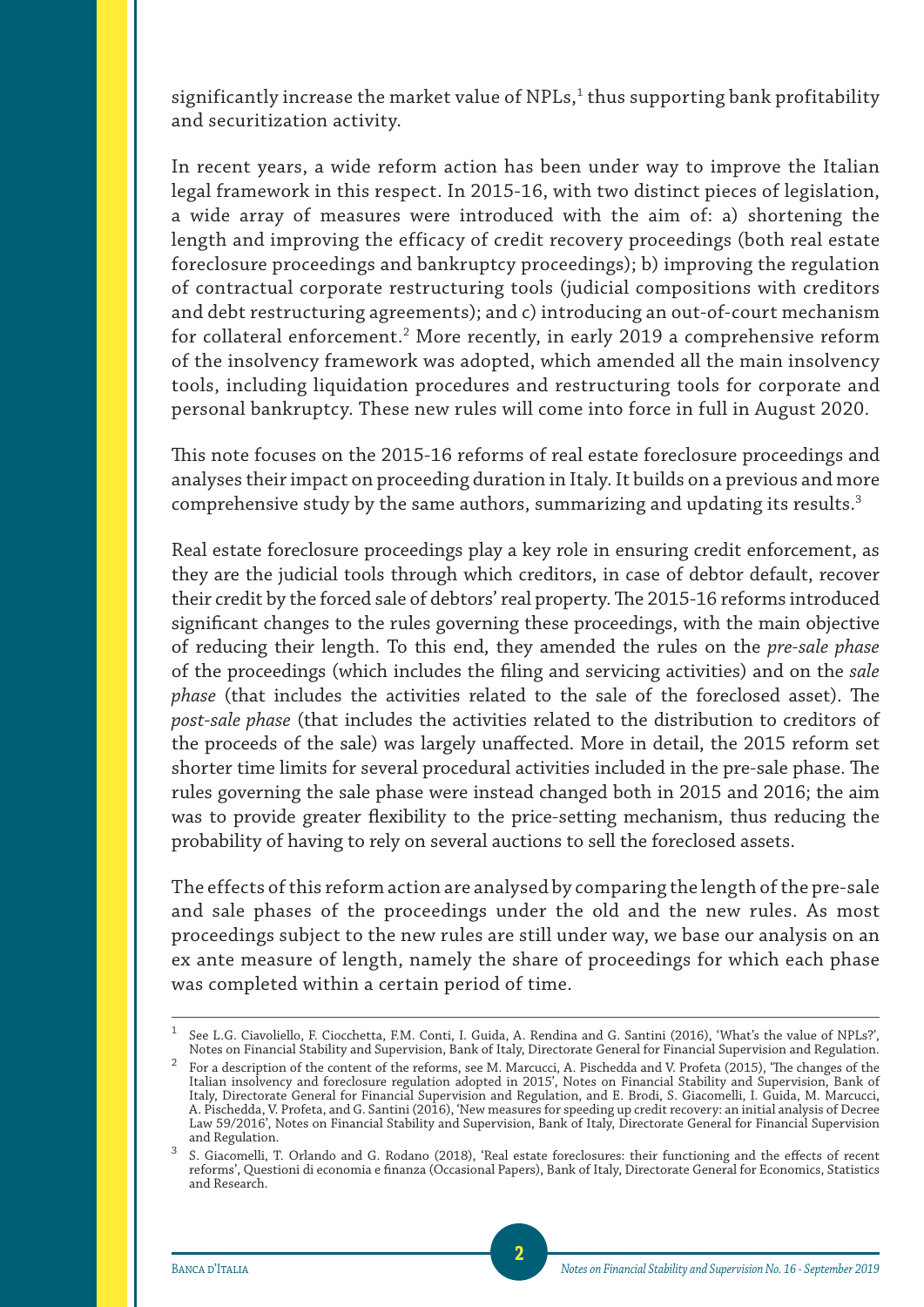The main result is that the reform action reduced the length of the pre-sale and, especially, of the sale phase. More specifically:

- the share of proceedings for which the pre-sale phase was concluded within 12 months increased from 10% before the reform to 19% afterwards;
- the share of proceedings for which the sale phase was concluded within 18 months increased from 17% before the reform to 38% afterwards;
- the median length of the pre-sale phase is estimated to have been reduced from 28.5 to 25.5 months (becoming, as a consequence, about 11% shorter), while the sale phase shrank from 39.5 to 23.5 months (about 40% shorter).

#### **2. Data and estimation methodology**

We exploit a unique original dataset compiled using administrative data drawn from the Online Services Portal (*Portale dei Servizi Telematici*) of the Ministry of Justice.4 The dataset contains information on all the juridical events that occurred within each foreclosure proceeding initiated in first-instance courts between January 2010 and November 2018.

Based on such detailed information, the proceedings were divided into three main phases (pre-sale, sale and post-sale): the pre-sale phase includes the filing and servicing activities that take place before the court can order the sale of the foreclosed asset (e.g., filing of documentation by the claimant, appointment of the appraiser, submission of the appraisal); the sale phase includes the activities directly related to the sale of the foreclosed asset; the post-sale phase includes the activities related to the distribution to creditors of the revenues of the sales. The data allow us to identify the exact date of 'milestone events' signalling the beginning and the end of different phases of the proceedings. In particular, the pre-sale phase starts with the event 'filing' (*iscrizione a ruolo*) and ends with the beginning of the sale phase, which corresponds to the first instance of any of the events 'court order of sale' (*ordinanza di vendita*), 'notice of sale' (*avviso di vendita*) or 'trustee's sale' (*delega per la vendita*). The sale phase ends with the first event that signals that the sale has actually taken place.<sup>5</sup>

To assess the effects of the reforms, we compare the phases of proceedings initiated before the entry into force of the new rules (pre-reform period) with those of proceedings initiated after the new rules were introduced (post-reform period). The simple comparison of the pre- and post-reform duration of concluded phases (i.e., all those phases for which the duration is directly observable) would lead to biased estimates. Indeed, an analysis run on proceedings closed in 2017 after the sale of the assets and the distribution of the proceeds to creditors sets the average duration of foreclosure proceedings at over 5 years, with the pre-sale phase taking a little less than 2 years, and

 $^4$  The data were made available by Associazione T.S.E.I. and the private company Datasinc s.r.l..

<sup>5</sup> For instance, 'issuance of the transfer decree' (*emissione decreto trasferimento*) or 'distribution plan' (*piano di riparto*).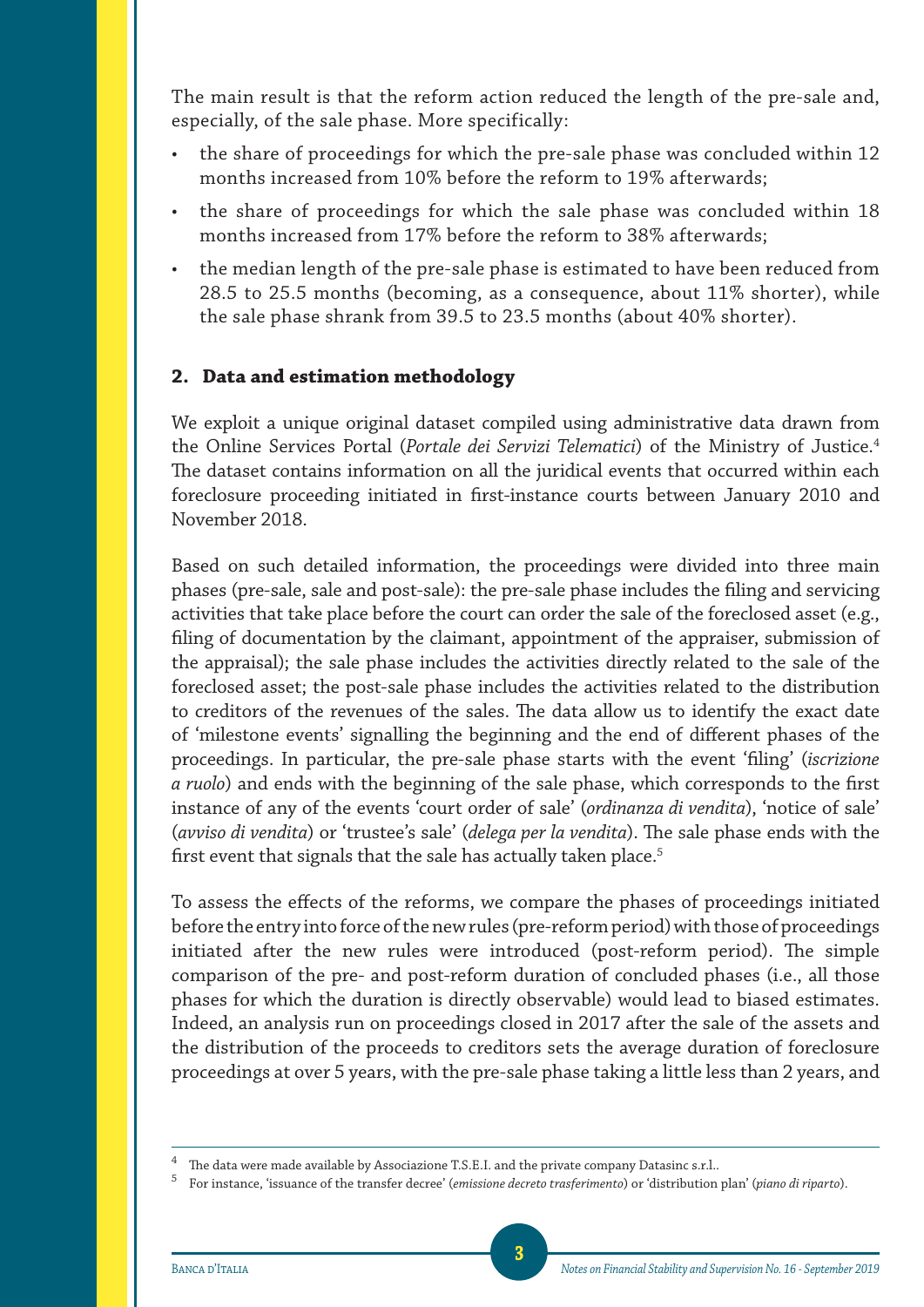the sale phase being slightly longer than 2 years.<sup>6</sup> This implies that a significant share of post-reform procedures had not been completed at the reference date (November 2018). Basing our estimates solely on proceedings with completed phases would result in evaluating the post-reform period only through the fastest proceedings, thereby providing an upwardly biased assessment of the impact of the reform.

To overcome this problem, we limit our analysis to the pre-sale and sale phases, which were the ones most directly impacted by the reform, and also those for which we have a reasonable post-reform sample (as only a minority of post-reform proceedings will have reached the post-sale stage). Therefore, we take an alternative duration measurement approach: for each quarter and each phase, we compute the share of proceedings for which that phase was completed within a given time horizon with respect to the population of proceedings for which that phase was initiated in the reference quarter.

Longer time horizons are associated with higher shares of proceedings with completed phases: consequently, the longer the time horizon, the larger the portion of the empirical distribution of phase durations that we are able to estimate. For each choice of the time horizon, a corresponding right tail of the available time window must be dropped. Hence, for instance, in computing the share of proceedings for which the sale phase was completed within 1 year, we are not able to use information from procedures initiated in the last year of our dataset (i.e., after November 2017). Thus, a tradeoff emerges between information loss from dropping more recent proceedings and the ability to calculate the distribution of phase durations.

In light of these considerations, in what follows we limit the reference time horizons to 12 months for the pre-sale phase and 18 months for the sale phase. This allows us to keep enough recent procedures to observe the initial effects of the second reform wave (2016), as well as to reconstruct the bottom half of the duration distributions for both the pre-sale and the sale phase in the pre- and postreform periods. This enables us to provide estimates of the *median* duration of the two phases in both periods.

In addition to providing descriptive statistics, we also perform regression analyses in order to exploit further information about the proceedings, like the number of judge substitutions during each phase, the occurrence of other delaying events (e.g., oppositions, appeals, postponements) and the involvement of multi-parcel sales.

#### **3. Results**

The main results of our analysis are summarized in Figure 1. The two panels report the share of pre-sale and sale phases concluded within 12 and 18 months respectively, by

 $^6$  There are also other proceedings that are either closed before the start of the sale phase (about 48% of all procedures closed in 2017) or after the start of the sale phase but before the asset is actually sold (15%). These proceedings are not included in our analysis.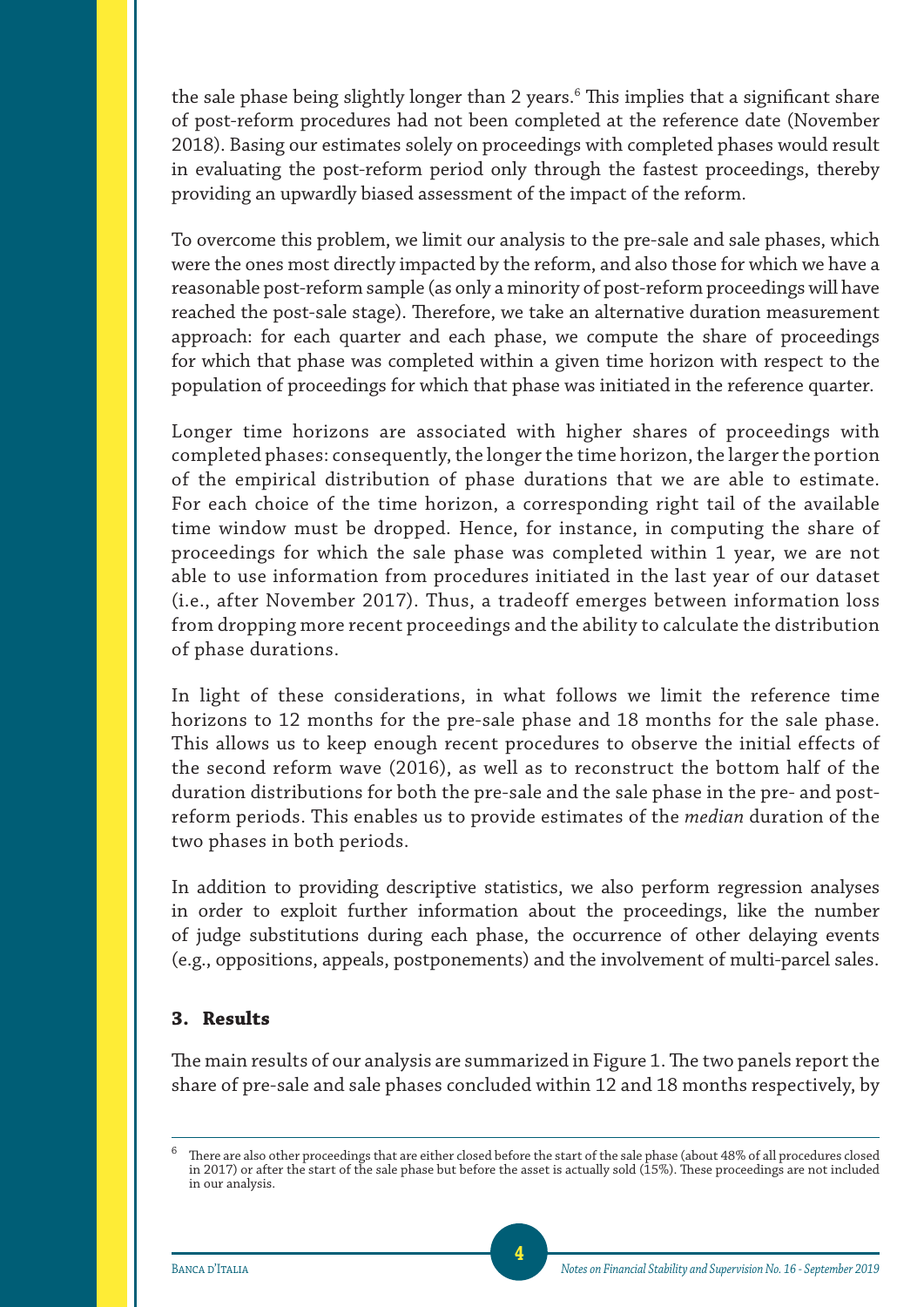the quarter in which the phase started. The vertical lines indicate the entry into force of the two reforms of 2015 and 2016. It is evident that the reform action reduced the length of both the pre-sale and sale phases. The share of proceedings for which the pre-sale phase was concluded within 12 months increased on average from 10% for procedures initiated before the 2015 reform (and therefore subject to the old rules), to 19% for those initiated after the 2015 reform. The results for the sale phase are even stronger. The share of proceedings for which the sale phase was concluded within 18 months was 17% under the old system, and it increased to 38% following the introduction of the new rules.

As can be seen from Figure 1, the duration of both the pre-sale and sale phases already shows some improvement for the proceedings initiated in the quarters immediately preceding the 2015 reform. A possible explanation may reside in some of the new provisions being applied, upon approval of the reform, also to procedures whose relevant phase had begun just before the reform was passed. Moreover, it can be seen that the duration of the pre-sale phase does not shrink further after the second reform wave of 2016, while further improvements can be observed in the duration of the sale phase.



The left panel reports the share of proceedings whose pre-sale phase was completed within 12 months, by the quarter in which the phase started. The right panel reports the share of proceedings whose sale phase was completed within 18 months. The vertical black dashed line represents the date of the 2015 reform. The vertical red dashed line represents the date of the 2016 reform.

As explained in Section 2, by calculating the share of proceedings whose phases are concluded within different horizons, it is possible to estimate the median length of the different phases, before and after the reform, even if not all the phases have been concluded. The results of this exercise<sup>7</sup> are reported in Figure 2. The median length of the pre-sale phase is estimated to have been reduced by about 11%, from 28.5 to 25.5 months (Figure 2a). The fall in the estimated median length of the sale phase is even larger: around 40%, from 39.5 to 23.5 months (Figure 2b).

<sup>7</sup> For further methodological details, see S. Giacomelli, T. Orlando and G. Rodano (2018), 'Real estate foreclosures: their functioning and the effects of recent reforms', Questioni di economia e finanza (Occasional Papers), Bank of Italy, Directorate General for Economics, Statistics and Research.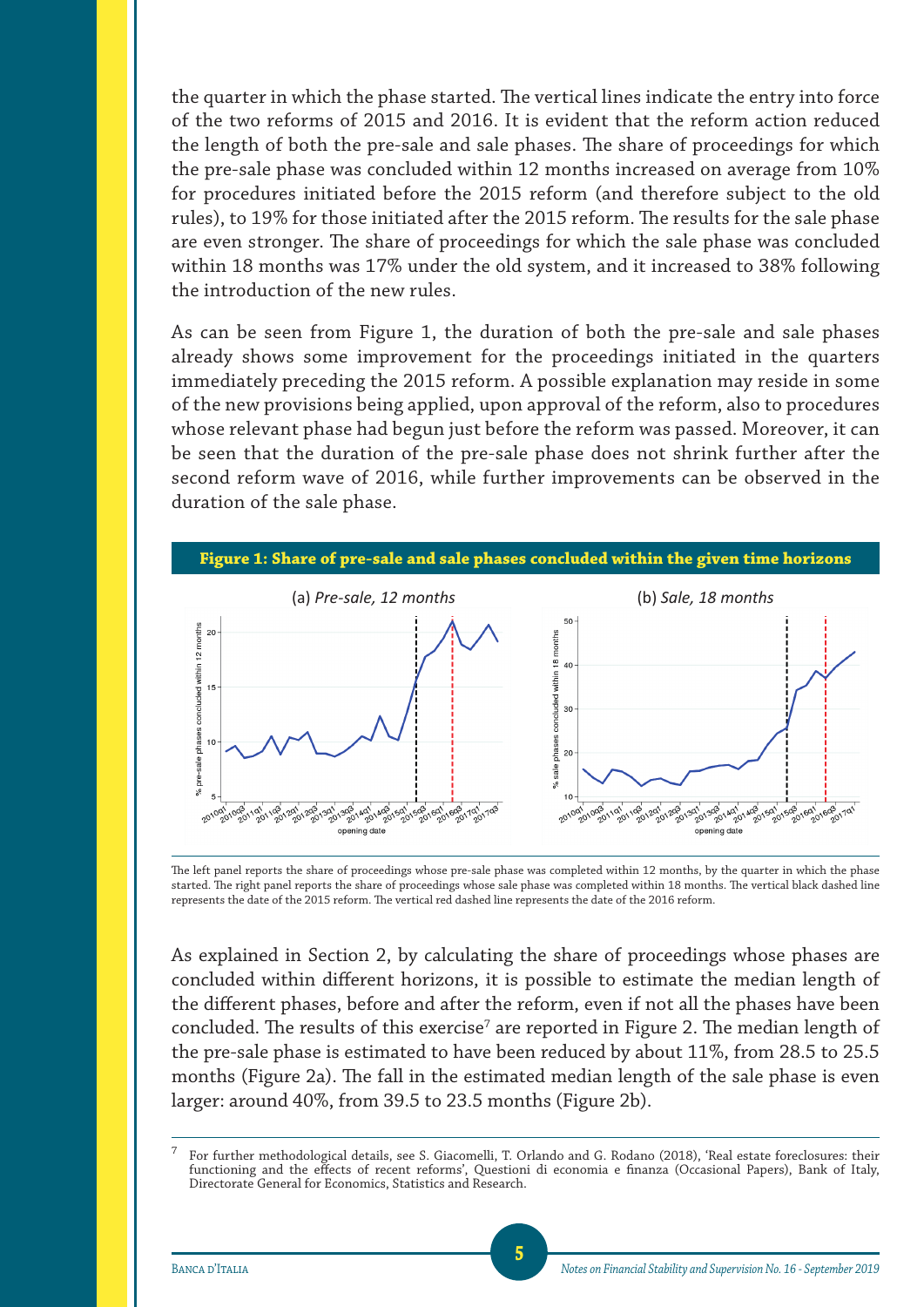



The left panel reports the share of proceedings whose pre-sale phase was completed within different time horizons as a function of the time horizon (in months) for proceedings subject to the rules in place before and after the reform. The right panel reports the same exercise with the share of proceedings whose sale phase was completed within different time horizons. The median duration of each phase, before and after the reform, corresponds to the intersection with the horizontal line.

These descriptive findings are confirmed by the results of a regression analysis. We estimate a linear model of the probability that the pre-sale phase is completed within 12 months, and the sale phase within 18 months, conditional on a post-reform dummy, controlling for court fixed effects, a polynomial time trend and proxies for the complexity of the proceeding.<sup>8</sup>

| Table 1: The impact of the reform on the pre-sale phase (within 12 months) |             |                            |                                    |                   |                              |  |  |  |
|----------------------------------------------------------------------------|-------------|----------------------------|------------------------------------|-------------------|------------------------------|--|--|--|
|                                                                            | (1)<br>Base | (2)<br>Court<br>efficiency | (3)<br>Geographic<br>heterogeneity | (4)<br>Court size | (5)<br>Real estate<br>market |  |  |  |
| Post-reform                                                                | $0.050***$  | 0.019                      | 0.015                              | $0.052***$        | $0.049***$                   |  |  |  |
|                                                                            | (0.014)     | (0.018)                    | (0.023)                            | (0.018)           | (0.015)                      |  |  |  |
| Post-reform x Efficient                                                    |             | $0.054*$                   | $0.057*$                           |                   |                              |  |  |  |
|                                                                            |             | (0.031)                    | (0.031)                            |                   |                              |  |  |  |
| Post-reform x South                                                        |             |                            | 0.006                              |                   |                              |  |  |  |
|                                                                            |             |                            | (0.026)                            |                   |                              |  |  |  |
| Post-reform x Big                                                          |             |                            |                                    | $-0.003$          |                              |  |  |  |
|                                                                            |             |                            |                                    | (0.031)           |                              |  |  |  |
| Time-varying province-level<br>real estate market indicators               |             |                            |                                    |                   | X                            |  |  |  |
| Time-varying province-level<br>economic activity indicators                |             |                            |                                    |                   | X                            |  |  |  |
| N                                                                          | 357,679     | 357,679                    | 357,679                            | 357,679           | 336,844                      |  |  |  |
| Adj. $R^2$                                                                 | 0.224       | 0.226                      | 0.226                              | 0.224             | 0.219                        |  |  |  |

Linear probability models. The dependent variable is a dummy equal to 1 if the pre-sale phase was concluded within 12 months from its starting date. *Post-reform* is a dummy variable equal to 1 if the pre-sale phase started after the 2015 reform. *Efficient* is a dummy variable equal to 1 if the proceedings were managed by an 'efficient' court, that is a court whose average value of the dependent variable calculated before the reform lies above the median. *Big* is a dummy variable equal to 1 if the proceedings were held in a big court, based on the median court caseload before the reform. *South* is a dummy equal to 1 if the court is located in a Southern region. In all specifications we control for proceeding-specific variables like number of judge substitutions (3 dummy variables: one substitution, two substitutions, more than two substitutions), presence of delaying events, multi-parcel proceedings. In all specifications we control for a 3<sup>rd</sup> order polynomial in time and for court fixed effects. In the specification in column 5 we also include time-varying province-level controls for real estate market (measured by the *real estate market intensity*, calculated as the share of total units in a province which are object of a transaction in a given year) and economic activity (measured by the yearly GDP growth rate at the province level). Standard errors in parentheses are clustered at the court level. \*\*\*, \*\*, \* denote significance at the 1, 5 and 10 percent levels, respectively.

<sup>8</sup> In particular, we control for the number of judge substitutions during the given phase, the presence of delaying events (e.g., appeals or postponements) and whether the proceeding involved multi-parcel sales.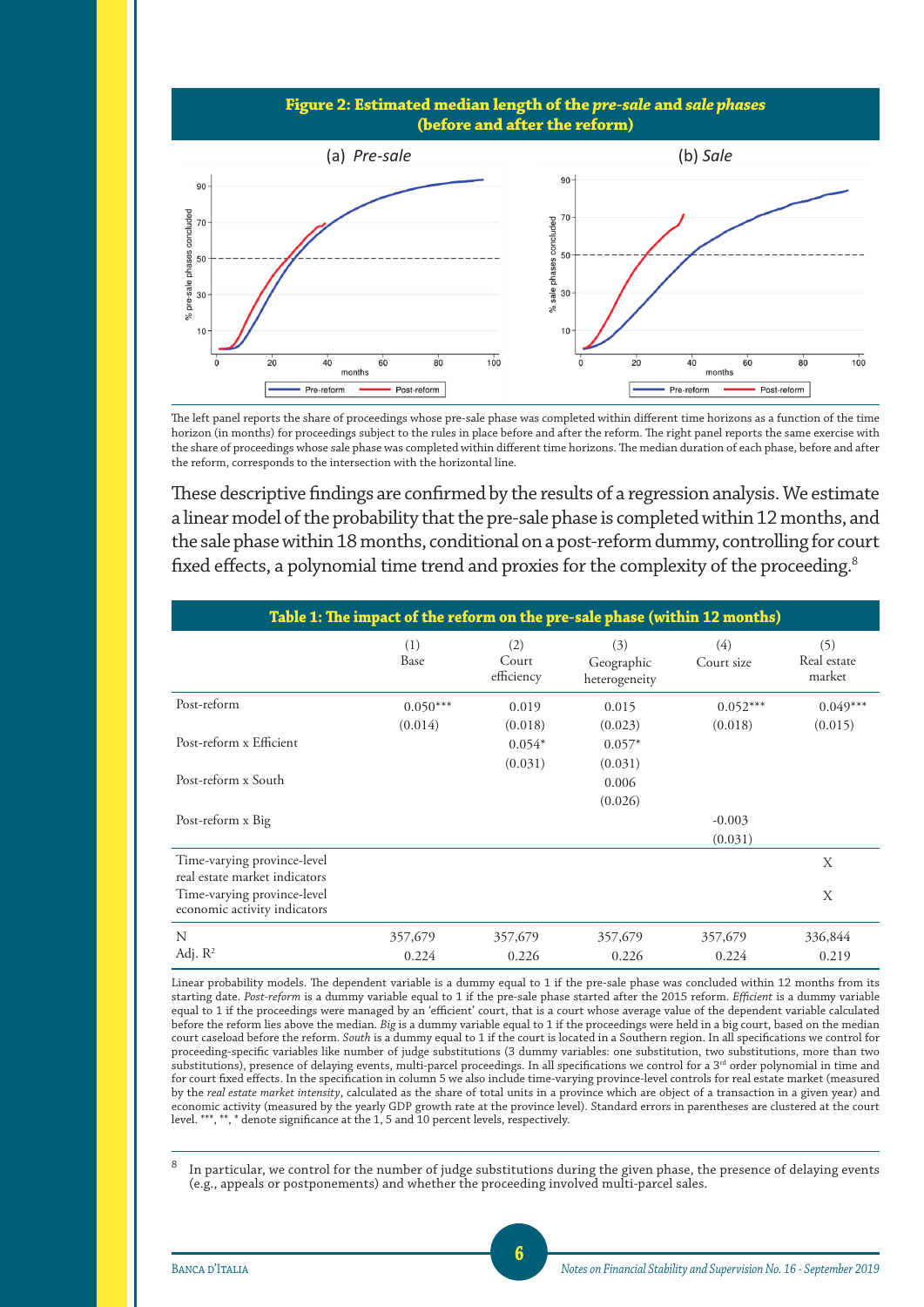The results of the regression analysis are reported in Tables 1 and 2 for the pre-sale and sale phases respectively. This analysis confirms that the reform increased the probability of completing both phases and the effect was larger for the sale phase (see column 1 in both tables). Even controlling for court and proceedings characteristics, the share of proceedings for which the pre-sale phase was concluded within 12 months was 5.0 percentage points higher for post-reform proceedings. The effect of the reform was stronger for the sale phase: the share of proceedings concluded within 18 months was 8.6 percentage points higher after the reform.

The regression analysis also shows that the reform had a greater impact in courts that were more efficient in the pre-reform period for both phases: in column 2 of both tables, we interact the post-reform dummy with a dummy equal to 1 if the court was in the top half of the pre-reform distribution of the dependent variable, and we verify that the effect of the reform is mostly localized within courts belonging to this group.

Introducing a further interaction term (column 3) shows that such heterogeneity does not conceal an underlying geographical heterogeneity as far as the pre-sale phase is concerned, while the efficiency-differentiated effect on the duration of the sale phase indeed seems to dissipate once geographic heterogeneity (in form of a North/South divide) is considered. A similar exercise with a dummy that takes into account court size (column 4 in both tables) shows that the reform had a stronger effect in larger courts, but only for the sale phase.

| Table 2: The impact of the reform on the sale phase (within 18 months) |                       |                         |                                    |                      |                              |  |  |  |
|------------------------------------------------------------------------|-----------------------|-------------------------|------------------------------------|----------------------|------------------------------|--|--|--|
|                                                                        | (1)<br>Base           | (2)<br>Court efficiency | (3)<br>Geographic<br>heterogeneity | (4)<br>Court size    | (5)<br>Real estate<br>market |  |  |  |
| Post-reform                                                            | $0.086***$<br>(0.014) | $0.041*$<br>(0.022)     | $0.085***$<br>(0.029)              | $0.050**$<br>(0.023) | $0.083***$<br>(0.015)        |  |  |  |
| Post-reform x Efficient                                                |                       | $0.071**$<br>(0.029)    | 0.033<br>(0.034)                   |                      |                              |  |  |  |
| Post-reform x South                                                    |                       |                         | $-0.078**$<br>(0.030)              |                      |                              |  |  |  |
| Post-reform x Big                                                      |                       |                         |                                    | $0.063**$<br>(0.030) |                              |  |  |  |
| Time-varying province-level<br>real estate market indicators           |                       |                         |                                    |                      | X                            |  |  |  |
| Time-varying province-level<br>economic activity indicators            |                       |                         |                                    |                      | X                            |  |  |  |
| N                                                                      | 156,355               | 156,355                 | 156,355                            | 156,355              | 148,569                      |  |  |  |
| Adj. R2                                                                | 0.222                 | 0.223                   | 0.224                              | 0.223                | 0.198                        |  |  |  |

Linear probability models. The dependent variable is a dummy equal to 1 if the sale phase was concluded within 18 months from its starting date. *Post-reform* is a dummy variable equal to 1 if the sale phase started after the 2015 reform. *Efficient* is a dummy variable equal to 1 if the proceedings were managed by an 'efficient' court, that is a court whose average value of the dependent variable calculated before the reform lies above the median. *Big* is a dummy variable equal to 1 if the proceedings were held in a big court, based on the median court caseload before the reform. *South* is a dummy equal to 1 if the court is located in a Southern region. In all specifications we control for proceedingspecific variables like number of judge substitutions (3 dummy variables: one substitution, two substitutions, more than two substitutions), presence of delaying events, multi-parcel proceedings. In all specifications we control for a 3<sup>rd</sup> order polynomial in time and for court fixed effects. In the specification in column 5 we also include time-varying province-level controls for real estate market (measured by the *real estate market intensity*, calculated as the share of total units in a province which are object of a transaction in a given year) and economic activity (measured by the yearly GDP growth rate at the province level). Standard errors in parentheses are clustered at the court level. \*\*\*, \*\*, \* denote significance at the 1, 5 and 10 percent levels, respectively.

**7**